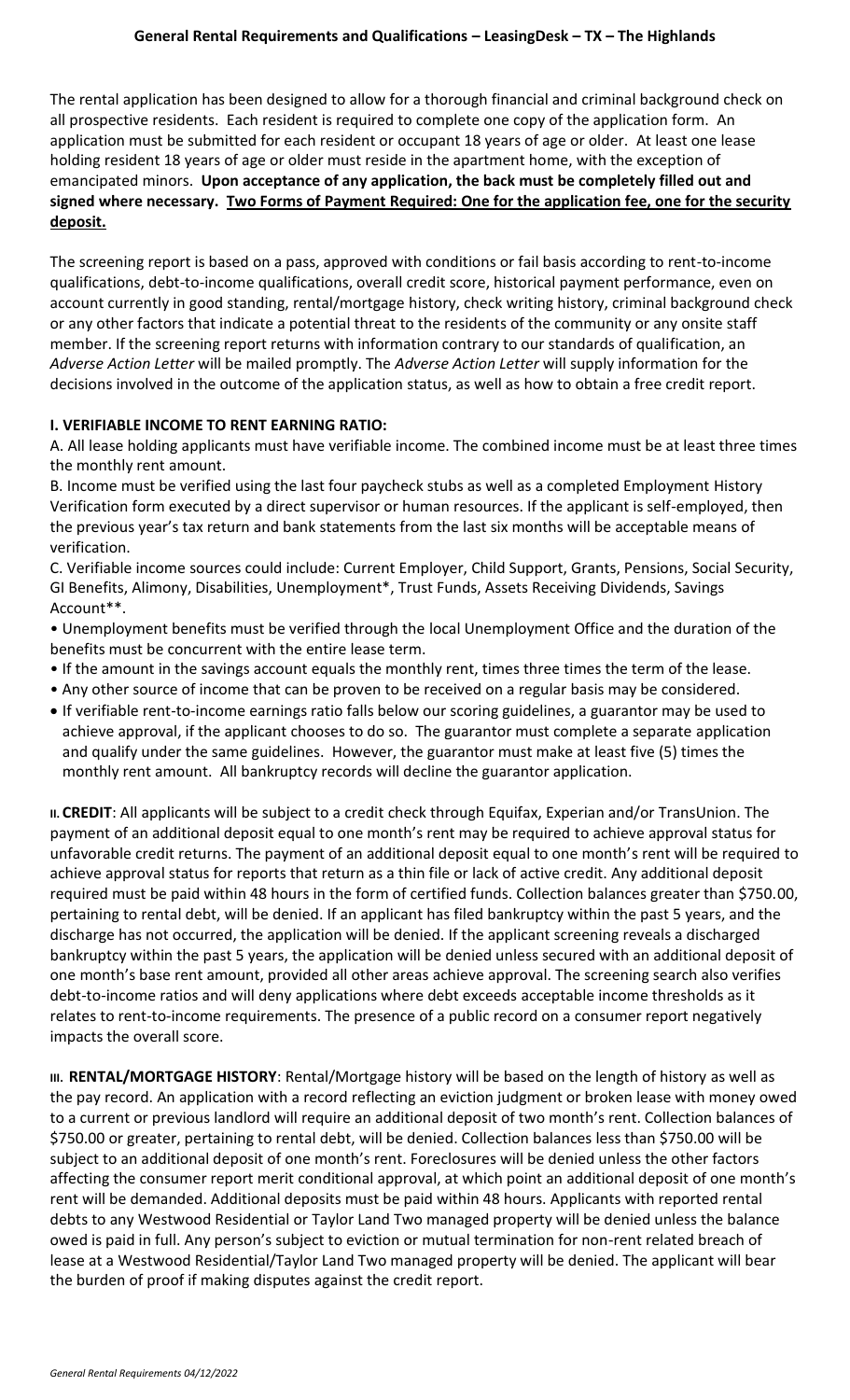**IV. CRIMINAL HISTORY:** A criminal background check is performed on all individuals age 18 and over. Applicants with felony or misdemeanor convictions or deferred adjudication for violent crimes against a person or law enforcement official; including, but not limited to, assault with a deadly weapon, sexual offenses including registered sex offenders or crimes against a child or the elderly, kidnapping, drug manufacturing, distribution, or trafficking will not be accepted. Misdemeanor possession of drug or drug paraphernalia convictions less than one (1) year old from the date of offense will be declined. Applications with other felony and misdemeanor offenses are subject to denial or approval based on the degree of offense and a specific length of time from the date of the offense. A list of specific offenses and the timeline filters are available upon request. Persons with a misdemeanor for theft by check will be required to pay rent by certified funds each month. Remember that the criminal history requirement does not constitute a guarantee or representation that those residents or occupants residing at the apartment have not been convicted of any of the above-mentioned crimes. Additionally, our ability to verify this information is limited to the information made available to us by the resident credit reporting services used.

## **V. OCCUPANCY REQUIREMENTS ARE ENFORCED:** The following occupancy guidelines are as follows:

Efficiency and One Bedroom/One Bath No more than **three** persons Two Bedroom/One or Two Bath No more than **five** persons Three Bedroom/Two Bath Nomore than **seven** persons

**VI. IDENTIFICATION POLICY ENFORCED:** To ensure the protection of one's identity, and in accordance with Fair Credit practices, persons applying from remote locations, in which we've not had the privilege of identifying in person, must be present at time of move-in for the initial release of keys, security devices and final record of identification for the resident file.

- **VII. ADDITIONAL CONSIDERATIONS: The following additional considerations may determine the outcome of the application:**
	- A. Unverified Information- if certain information cannot be verified through the consumer report it may result in denial.
	- B. Incomplete Application- if not all information is provided on the application it may result in denial after screening. All additional documents, including but not limited to proof of income, are required to be provided within 72 hours of applying, otherwise, the unit reservation is subject to cancellation. If additional time is needed to obtain and provide documents for the application process, the applicant may request in writing said time to the leasing office. The additional time allowed will be 48 hours.
	- C. Fraud Alerts- if certain accounts are flagged with fraud warnings, it may be subject to further review or ultimately denial.
	- D. Conduct actions or behaviors that occur during the application process or during a previous application process at another Westwood Residential or Taylor Land Two managed property, that indicates a potential threat to the residents of the community or an onsite staff member.

**VII. HOLDING FEE POLICY:** The Holding Fee, Administration Fee, and Application Fee are required to reserve an apartment and hold it off the market from other prospective applicants. Upon application approval the Holding Fee will satisfy some or **all** your required Security Deposit. An Additional Deposit may be required to achieve approval based on credit, rental history, income and/or other qualifying standards. If you cancel your application, the Holding Fee and Administration Fee may be forfeited as liquidated damages. If your application is declined and a refund is owed, the monies owed will be held for a 10-day processing period before being released.

**VIII. ADMINISTRATIVE CHANGE:** Applicants are subject to a \$50 fee for any lease term modifications, including changing a move-in date, once a Lease Contract has been executed by any lease holding party.

**IX. RETURNED PAYMENT POLICY:** All Payments (including online payments and paper checks) not honored by the financial institution, regardless of the reason for the return, are subject to a \$50 returned payment charge. If payment for the Holding Deposit/Fee, Administration Fee and/or Application Fee is returned, it must be replaced in full by certified funds only, within 2 business days, or the applicant's unit reservation will be cancelled without further notice, and the unit will become available for leasing.

- All transactions will only be attempted one time
- No postdated checks will be accepted

I declare that all statements in the Application, whether on paper or through online processes, are true and complete. You authorize us to verify your information through any means, including, but not limited to,